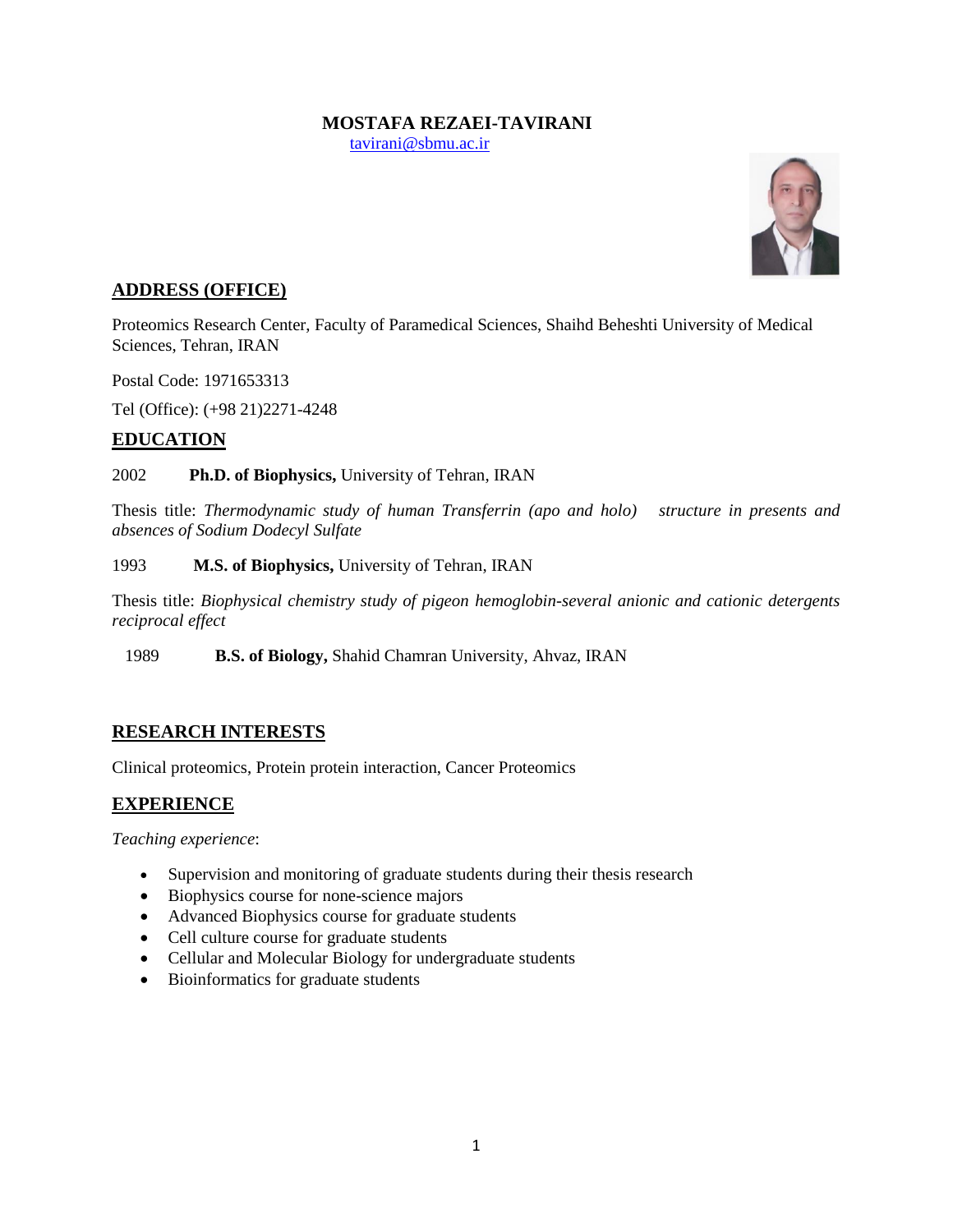#### *Academic and administrative experience*

- Research manager of Shahid Beheshti University of Medical Sciences (2011 present)
- Head of Proteomics Research Center of Shahid Beheshti University of Medical Sciences (2011 present)
- Head of Department of Basic Science of Faculty of Paramedical Sciences of Shahid Beheshti University of Medical Sciences (2009-present).
- Professor of Biophysics (2014- present)

# **PUBLICATIONS**

#### *Books in Persian language*

- Biomarker discovery: Liquid chromatography, electrophoresis and microarray M. Rezaei-Tavirani, H. Hassnzadeh, Z. Fazeli, A. Meyfor, A. Safaei and M. Sohilli-Kashani (2015)
- Fundamental and methods of Biophysics
- M. Rezaei-Tavirani, M.Rahmati-Roodsari, SA Mortazavi-Tabatabaei, M Zamanian-Azodi (2012)
- Biophysics M. Rezaei-Tavirani, S. Hesami-Tacalo (2012)
- Artificial neural networks Mostafa Rezaei Tavirani, Alireza Zali, Seyed Hasan Moghadamnia, Mohammad hosein Heydari, Behroz Hoseinzade Salavati, Fateme Daneshi mehr ( 2010)
- Proteomics M.Rezaei-Tavirani, A.Marashi, F. Ghalanbor, M.Mostafavi (2009)

### **HONORS AND AWARDS**

| Shahid Beheshti University of Medical Sciences Outstanding Researcher Award | (2011) |
|-----------------------------------------------------------------------------|--------|
| Top Faculty member of Shahid Beheshti University of Medical Sciences        | (2009) |
| Health Ministry of IRAN Outstanding Researcher Award                        | (2004) |
| Health Ministry of IRAN Outstanding Researcher Award                        | (2003) |
| Top National Ph.D. student                                                  | (2001) |

### **CONFERENCES ATTENDED (SELECTED)**

**M. Rezaei-Tavirani**, Reza Vafaei, Mona Zamanian-Azodi, *Investigation of smart responses of human serum albumin in fever condition: an in vitro approach,* San Francisco, California, USA,Feburary,2014.

USA (Biophysical Journal Vol.104, No2, page 217a.)

**M. Rezaei-Tavirani**, R. Tadayon, M. Shahani. *Fine Structural Analysis of Human Serum Albumin*, First International Conference on Biophysical Chemistry, Ardabil University of Medical Sciences, Ardabil, Iran, June 13-15, 2012.

Sadegh Babashah, Masoud Soleimani, Majid Sadeghizadeh, Abbas Hajifathali, **Mostafa Rezaei Tavirani** and Mojtaba Ghadiani. *High-throughput Q-RT-PCR-based detection of microRNAs; a promising novel clinical tool for leukemia diagnosis and therapy* The 5<sup>th</sup> International & 10<sup>th</sup> National Congress on Quality Improvement in Clinical Laboratory Tehran, Iran, April 23-26, 2012 (Laboratory & Diagnosis Vol.3, No74, Supplement Issue, page 12)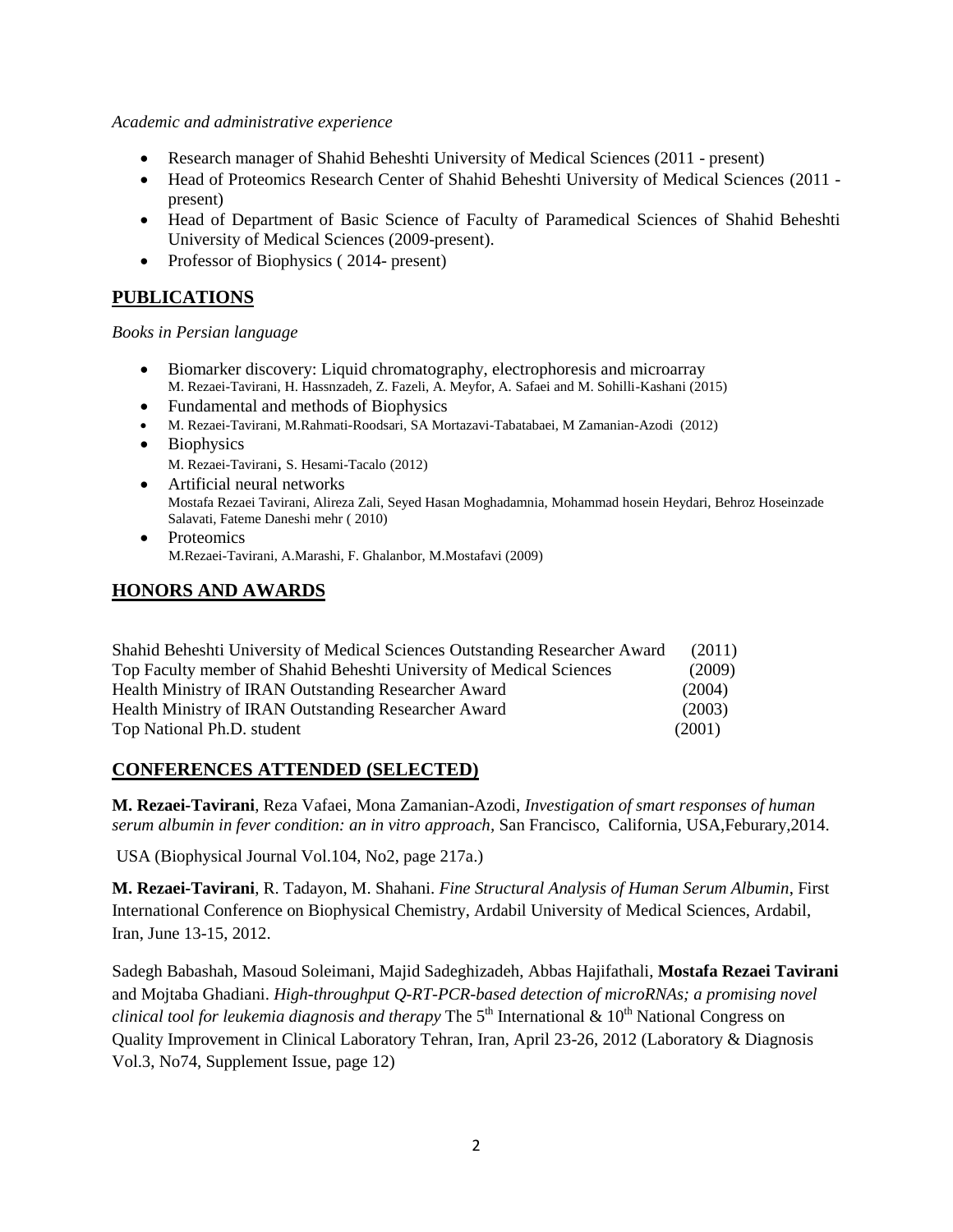**M Rezaei-Tavirani**, H.Zali and S.H. Moghadamnia. *Introducing human Calprotectin as a potent anticancer with minimal side effect*.  $10<sup>th</sup>$  Iranian Congress of Biochemistry and  $3<sup>rd</sup>$  International Congressof Biochemistry and Molecular Biology. Tehran, Iran, November 16-19, 2009.

S. Kalantari, S.H. Moghadam-Nia, **M. Rezaei-Tavirani**, A. Shabani and S. Z. Moosavi-Nejad. *Inhibition of Adenosine Deaminase activity by Spermine* 14<sup>th</sup> National & 2<sup>th</sup> International Conference of Biology, Tarbiat Modares University, Tehran, Iran ,Augest 29-31, 2006.

S.H. Moghaddamnia, S. Mahdavi, F. Towhidkhah, **M. Rezaei-Tavirani**, Sh. Gharibzadeh and A. Shabani. *Modeling gap junction behavior in myocytes: electrical field versus electrical coupling, 29<sup>th</sup>* European Peptide Symposium, Gdansk, Poland, September 3-8, 2006 (Journal of Peptide Science Vol.12, Suppl. S, page 189.)

M. S. Atri, **M. Rezaei-Tavirani**, M. H. Sanati, A. A. Saboury and A. A. Moosavi-Movahedi. *Structural study of human growth hormone: A thermodynamic and spectroscopic approach*, 49th Annual Meeting of Biophysical Society, Long Beach, California, USA, 12-16, 2005 (Biophysical Journal Vol.88, No2, page 212a.)

S.H. Moghaddamnia, **M. Rezaei-Tavirani**, B. Ranjbar, S. Z. Moosavi-Nejad and S. Hesami-Tackallou. *Thermal predenaturation (conformational change) of human adenosine deaminase (ADA)*, 3<sup>rd</sup> Annual World Congress of HUPO, Beijing, China, October 25-27, 2004 (Molecular & Cellular Proteomics Vol.3, No10, page 241s.)

**M. Rezaei-Tavirani**, and A.A. Moosavi-Movahedi. *Apo transferring domain analysis by sodium ndodecyl sulphate as a probe,* 46th Annual Meeting of Biophysical Society, San Francisco, California, USA, , 2002 (Biophysical Journal Vol.82, No1, page 458a.)

S. Z. Moosavi-Nejad, **M. Rezaei-Tavirani**, A.A. Moosavi-Movahedi, G. Floris and A. Padiglia, *The effect of proline and erythritol on the structural aspects of lentil seedling amino oxidase*, Fourth European symposium of the Protein Society, Institute Pasteur, Paris, France, 18-22 April, 2001 (Protein Science Vol.10, Suppl.1, page 60)

M.J. Morvarid and **M. Rezaei-Tavirani**. *Study of conformation changes in hemoglobin a using cationic and anionic surfactants*, 18<sup>th</sup> International Congress of Biochemistry and Molecular Biology, Birmingham, UK, July 16–20, 2000.

**M. Rezaei-Tavirani**, B. Ranjbar and A.A. Moosavi-Movahedi. *Time dependency of thermal denaturation for human apotransferrin*, Third European symposium of the Protein Society, Garmisch-Partenkirchen, Germany, 19-22 September, 1999 (Protein Science Vol.8, Suppl.2, page 60)

A.A. Moosavi-Movahedi, **M. Rezaei-Tavirani** and Z. Zaidi. *A novel and simple spectroscopic method for determination of protein transition states*, 38th Annual Meeting of Biophysical Society, New Orleans, Louisiana, USA, 6-10, 1994 (Biophysical Journal Vol.66, No2, page 394a.)

# **SELECTED ARTICLES**

[Amine oxidase from lentil seedlings: energetic domains and effect of temperature on activity](http://scholar.google.com/citations?view_op=view_citation&hl=en&user=AqWrNJ8AAAAJ&citation_for_view=AqWrNJ8AAAAJ:d1gkVwhDpl0C) SZ Moosavi-Nejad, **M Rezaei-Tavirani**, A Padiglia, G Floris, AA Moosavi-Movahedi Journal of protein chemistry 2001, 20 (5), 405-411

[Thermodynamic domain analysis of fresh and incubated human apotransferrin](http://scholar.google.com/citations?view_op=view_citation&hl=en&user=AqWrNJ8AAAAJ&cstart=20&citation_for_view=AqWrNJ8AAAAJ:IjCSPb-OGe4C) **M Rezaei-Tavirani**, AA Moosavi-Movahedi, AA Saboury, GH Hakimelahi, B Ranjbar ... Thermochimica acta 2002, 383 (1), 103-108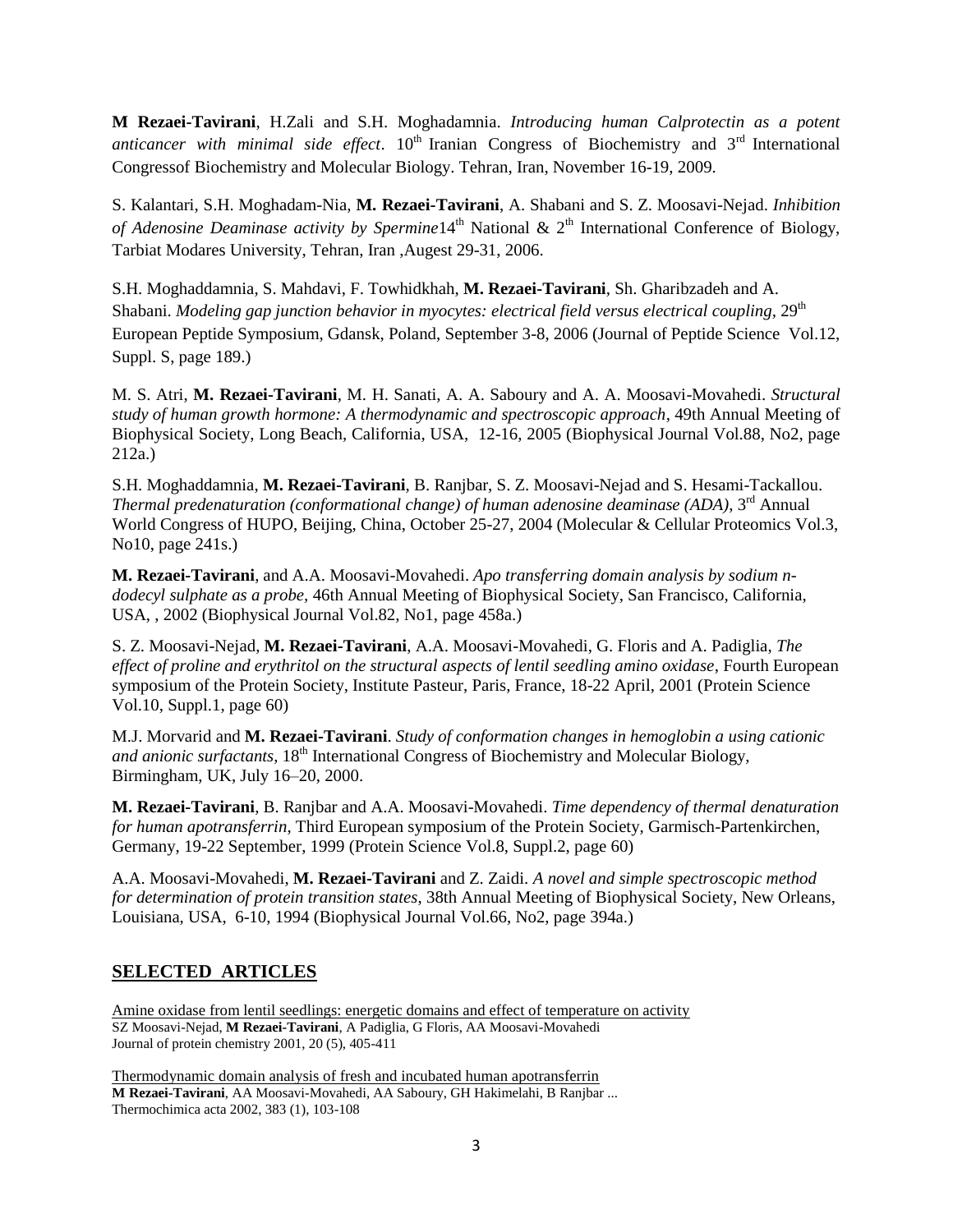[Design, synthesis, and biological evaluation of a cephalosporin–monohydroguaiaretic acid prodrug activated by a](http://scholar.google.com/citations?view_op=view_citation&hl=en&user=AqWrNJ8AAAAJ&citation_for_view=AqWrNJ8AAAAJ:u_35RYKgDlwC)  [monoclonal antibody–β-lactamase conjugate](http://scholar.google.com/citations?view_op=view_citation&hl=en&user=AqWrNJ8AAAAJ&citation_for_view=AqWrNJ8AAAAJ:u_35RYKgDlwC) GH Hakimelahi, KS Shia, M Pasdar, S Hakimelahi, A Khalafi-Nezhad, MN Soltani , **M Rezaei-Tavirani**... Bioorganic & medicinal chemistry 2002,10 (9), 2927-2932

[Thermodynamic studies on the interaction of nickel with human serum albumin](http://scholar.google.com/citations?view_op=view_citation&hl=en&user=AqWrNJ8AAAAJ&citation_for_view=AqWrNJ8AAAAJ:IWHjjKOFINEC) A A. SABOURY, FH KISHANI, **M R-Tawirani**, B Ranjbar Prog. Biochem. Biophys. 2003, 30 (005), 732-737

[Domain analysis of human apotransferrin upon interaction](http://scholar.google.com/citations?view_op=view_citation&hl=en&user=AqWrNJ8AAAAJ&citation_for_view=AqWrNJ8AAAAJ:2osOgNQ5qMEC) with sodium  $\langle i \rangle$  n $\langle i \rangle$ -dodecyl sulphate: differential [scanning calorimetry and circular dichroism approaches](http://scholar.google.com/citations?view_op=view_citation&hl=en&user=AqWrNJ8AAAAJ&citation_for_view=AqWrNJ8AAAAJ:2osOgNQ5qMEC) **M Rezaei-Tavirani**, AA Moosavi-Movahedi, SZ Moosavi-Nejad, J Chamani, D Ajloo Thermochimica acta 2003, 408 (1), 9-16

[Calorimetric, spectrophotometric and circular dichroism studies on the impact of sodium dodecyl sulfate on the](http://scholar.google.com/citations?view_op=view_citation&hl=en&user=AqWrNJ8AAAAJ&citation_for_view=AqWrNJ8AAAAJ:_Qo2XoVZTnwC)  [mushroom tyrosinase structure](http://scholar.google.com/citations?view_op=view_citation&hl=en&user=AqWrNJ8AAAAJ&citation_for_view=AqWrNJ8AAAAJ:_Qo2XoVZTnwC) F Karbassi, K Haghbeen, AA Saboury, **M Rezaei-Tavirani**, B Ranjbar Biologia 2004, 59 (3), 319-326

Binding properties and [conformational change of human growth hormone upon interaction with Fe< sup> 3+</sup>](http://scholar.google.com/citations?view_op=view_citation&hl=en&user=AqWrNJ8AAAAJ&citation_for_view=AqWrNJ8AAAAJ:u-x6o8ySG0sC) MS Atri, AA Saboury, **M Rezaei-Tavirani**, MH Sanati, AA Moosavi-Movahedi, M ... Thermochimica acta 2005, 438 (1), 178-183

[Conformational study of human serum albumin in pre-denaturation temperatures by differential scanning](http://scholar.google.com/citations?view_op=view_citation&hl=en&user=AqWrNJ8AAAAJ&citation_for_view=AqWrNJ8AAAAJ:u5HHmVD_uO8C)  [calorimetry, circular dichroism and UV spectroscopy](http://scholar.google.com/citations?view_op=view_citation&hl=en&user=AqWrNJ8AAAAJ&citation_for_view=AqWrNJ8AAAAJ:u5HHmVD_uO8C) **M Rezaei-Tavirani**, SH Moghaddamnia, B Ranjbar, M Amani, S Marashi Journal of biochemistry and molecular biology 2006, 39 (5), 530

[Binding properties and structural changes of human growth hormone upon interaction with cobalt ion](http://scholar.google.com/citations?view_op=view_citation&hl=en&user=AqWrNJ8AAAAJ&citation_for_view=AqWrNJ8AAAAJ:ZeXyd9-uunAC) AA Saboury, H Ghourchaei, MH Sanati, MS Atri, **M Rezaei-Tawirani**, GH Hakimelahi Journal of Thermal Analysis and Calorimetry 2007, 89 (3), 921-927

[Mitochondrial DNA might be influenced in calprotectin-induced cell death](http://scholar.google.com/citations?view_op=view_citation&hl=en&user=AqWrNJ8AAAAJ&citation_for_view=AqWrNJ8AAAAJ:YsMSGLbcyi4C) SA Marashi, **M Rezaei-Tavirani**, MA Shokrgozar, H Zali EXCLI Journal 2008, 7, 163-168

[Human Calprotectin, a Potent Anticancer with Minimal Side Effect](http://scholar.google.com/citations?view_op=view_citation&hl=en&user=AqWrNJ8AAAAJ&citation_for_view=AqWrNJ8AAAAJ:TQgYirikUcIC) **M Rezaei-Tavirani**, H Zali, S Nasiri, MA Shokrgozar Iranian journal of cancer prevention 2009, 2 (4), 183-188

[Aberrant microRNA expression and its implications in the pathogenesis of leukemias](http://scholar.google.com/citations?view_op=view_citation&hl=en&user=AqWrNJ8AAAAJ&pagesize=100&citation_for_view=AqWrNJ8AAAAJ:hFOr9nPyWt4C) S Babashah, M Sadeghizadeh, **M Rezaei-Tavirani**, S Farivar, M Soleimani Cellular Oncology 2012, 35 (5), 317-334

[Evaluation of unrestricted somatic stem cells as a feeder layer to support undifferentiated embryonic stem cells](http://scholar.google.com/citations?view_op=view_citation&hl=en&user=AqWrNJ8AAAAJ&pagesize=100&citation_for_view=AqWrNJ8AAAAJ:qUcmZB5y_30C) SH Keshel, M Soleimani, **M Rezaei-Tavirani**, M. Ebrahimi, R. Raeisossadati, H. Yasaei, D. Afsharzadeh, M. Jabbarvand Behroz, A. Atashi, S. Amanpour, A. Khoshzaban, R. Roozafzoon, G. R. Behrouzi Molecular Reproduction and Development 2012, 79 (10) 709-718

[Bone formation in calvarial defects by injectable nanoparticular scaffold loaded with stem cells](http://scholar.google.com/scholar_url?hl=en&q=http://informahealthcare.com/doi/abs/10.1517/14712598.2013.840284&sa=X&scisig=AAGBfm3MK2PuCQAtqZWn599S08xZvKM5HQ&oi=scholaralrt) E Biazar, S Heidari Keshel, M Rezaei Tavirani and R Jahandideh Expert Opin. Biol. Ther., 2013, 1744-7682.

Targeting of the signal transducer Smo links microRNA‐[326 to the oncogenic Hedgehog pathway in CD34+ CML](http://scholar.google.com/citations?view_op=view_citation&hl=en&user=Y_ZOsxwAAAAJ&citation_for_view=Y_ZOsxwAAAAJ:8k81kl-MbHgC)  [stem/progenitor cells](http://scholar.google.com/citations?view_op=view_citation&hl=en&user=Y_ZOsxwAAAAJ&citation_for_view=Y_ZOsxwAAAAJ:8k81kl-MbHgC)

S Babashah, M Sadeghizadeh, A Hajifathali, **M Rezaei-Tavirani**, MS Zomorod, M. Ghadiani, M. Soleimani International Journal of Cancer, 2013, 133 (3) 579-589